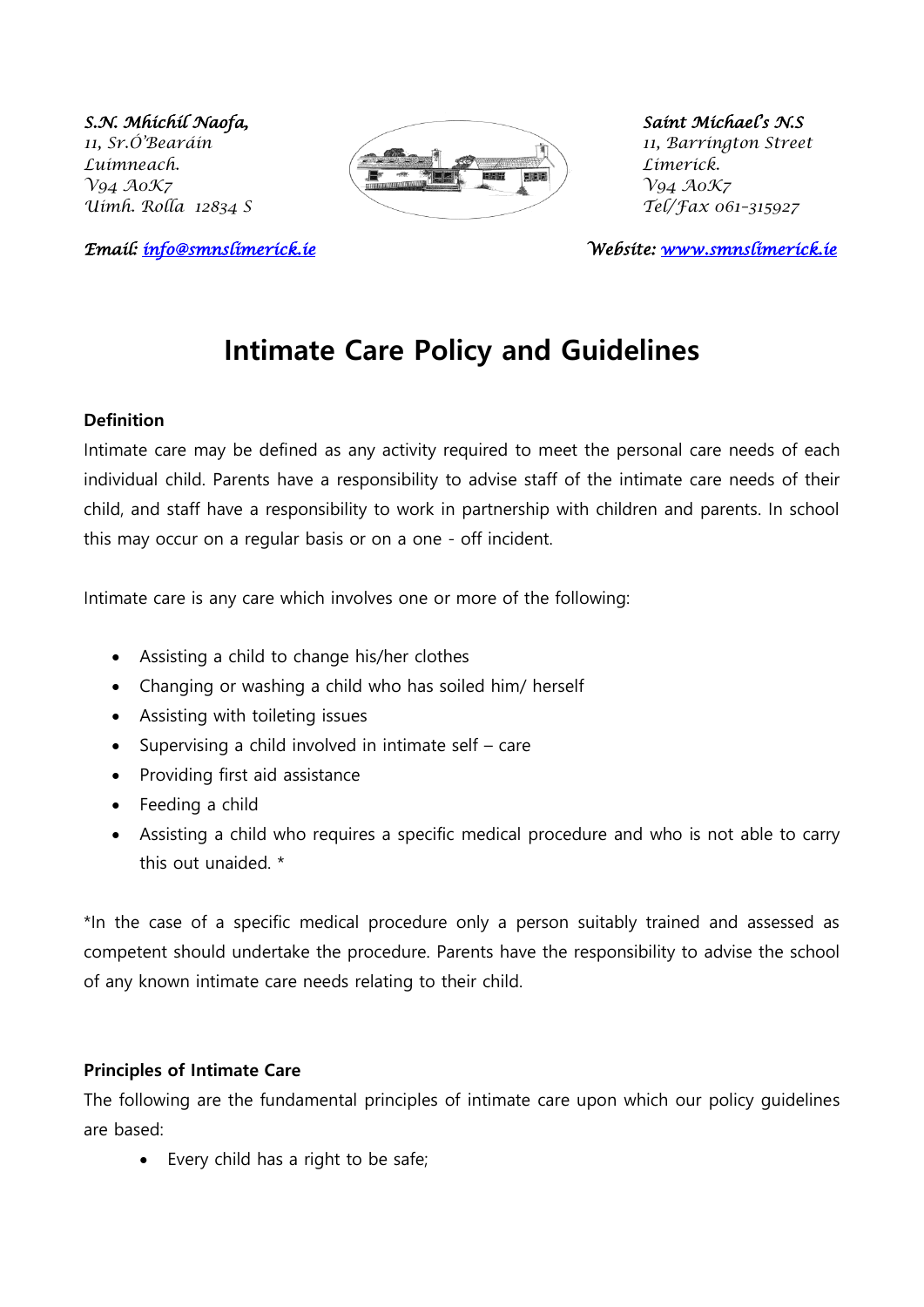- Every child has the right to personal privacy;
- Every child has the right to be valued as an individual;
- Every child has the right to be treated with dignity and respect;
- All children have the right to be involved and consulted in their own intimate care to the best of their abilities;
- All children have the right to express their views on their own intimate care and to have their views taken into account;
- Every child has the right to have levels of intimate care that are appropriate and consistent.

In all cases, unless agreed with the Principal or a Parent/Guardian, two staff members will assist children who have intimate care needs. A written record would be kept of the occasions when only one staff member is present.

#### **Assisting a child to change his/her clothes**

On occasions an individual child may require some assistance with changing if, for example, he/she has an accident at the toilet, gets wet outside, or has vomit on his/her clothes etc. Staff will always encourage children to attempt undressing and dressing unaided. However, if assistance is required this will be given.

Staff will endeavour to have a colleague in attendance when supporting dressing/ undressing and will always give the child the opportunity to change in private, unless the child is in such distress that it is not possible to do so. If a staff member is concerned in any way parents will be notified and asked to come to the school and assist their child. Furthermore, a parent will be informed of the incident.

#### **Changing a child who has soiled him/herself**

If a child soils him/herself in school a professional judgement has to be made whether it is appropriate to change the child in school, or request the parent/carer to collect the child for changing. In either circumstance the child's needs are paramount and he/she should be comforted and reassured throughout. Staff will endeavour to have a colleague in attendance. The following guidelines outline our procedures but we will also seek to make age-appropriate responses.

The child will be given the opportunity to change his/her underwear in private and carry out this process themselves.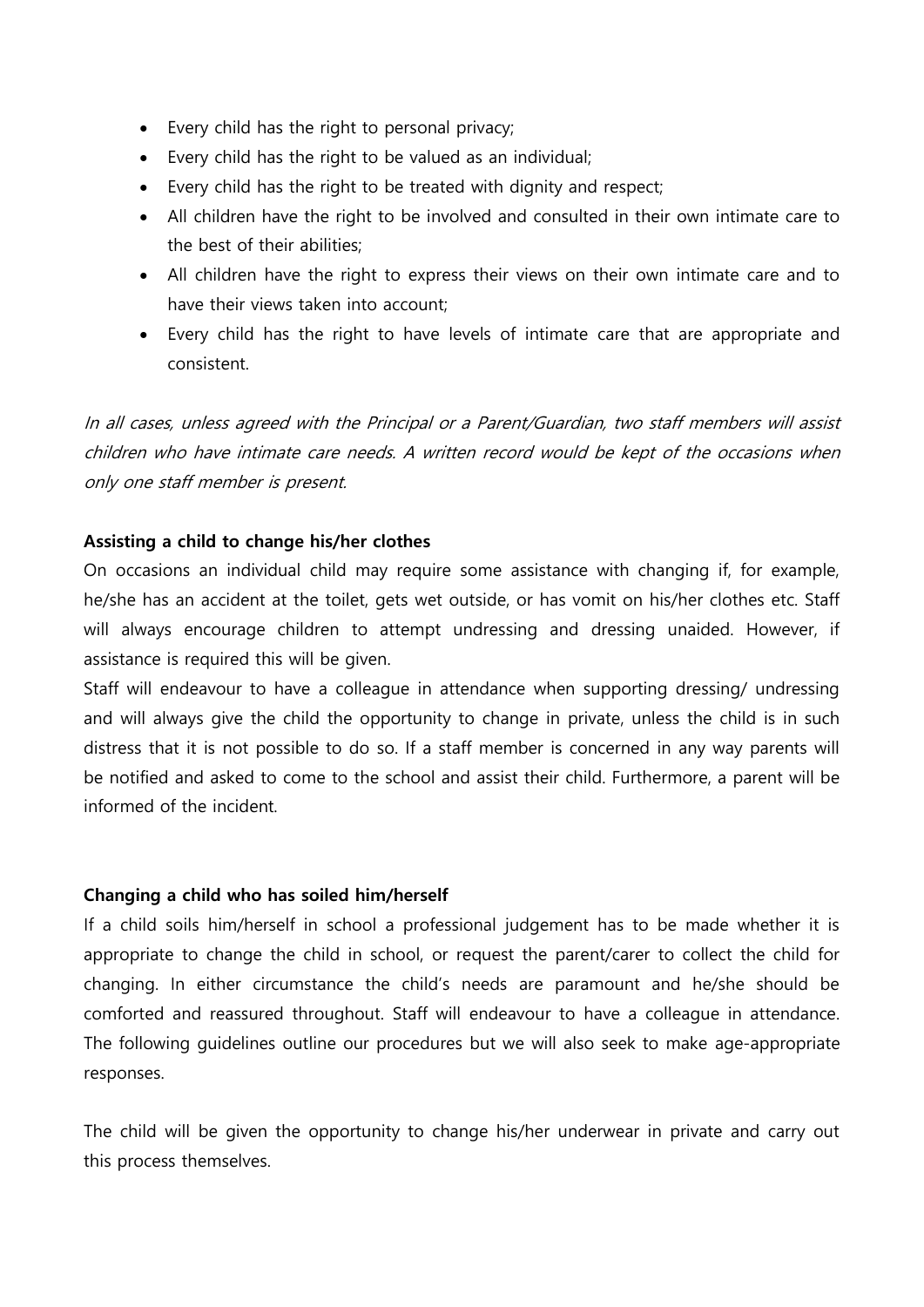- School will have a supply of wipes, clean underwear and spare clothes for this purpose. (Parents will be asked to send in a change of clothing/wipes/towel for pupils who have ongoing intimate care needs.)
- If a child is not able to complete this task unaided, school staff will attempt to contact the parent/ emergency contact to inform them of the situation.
- If the parent/ emergency contact is able to come to school within an appropriate time frame, the child will be accompanied and supported by a staff member until they arrive. This avoids any further distress and preserves dignity.
- If the parent/ emergency contact cannot attend, school will seek verbal permission for staff to change the child. If none of the contacts can be reached the decision will be taken on the basis of loco-parentis and our duty of care to meet the needs of the child.
- The member of staff who has assisted the pupil with intimate care will adhere to **Child Safeguarding Statement.**
- Ensure that the action you are taking is necessary. Get verbal agreement to proceed
- Ensure the child is happy with who is changing him/her.
- Be responsive to any distress shown.

#### **Basic hygiene routines**

- Always wear protective disposable gloves.
- Seal any soiled clothing in a plastic bag for return to parents.
- Wet wipes will be provided where necessary

#### **School Responsibilities**

All members of staff working with children are vetted by the Teaching Council & Church House.

Only those members of staff who are familiar with the intimate care policy are involved in the intimate care of children.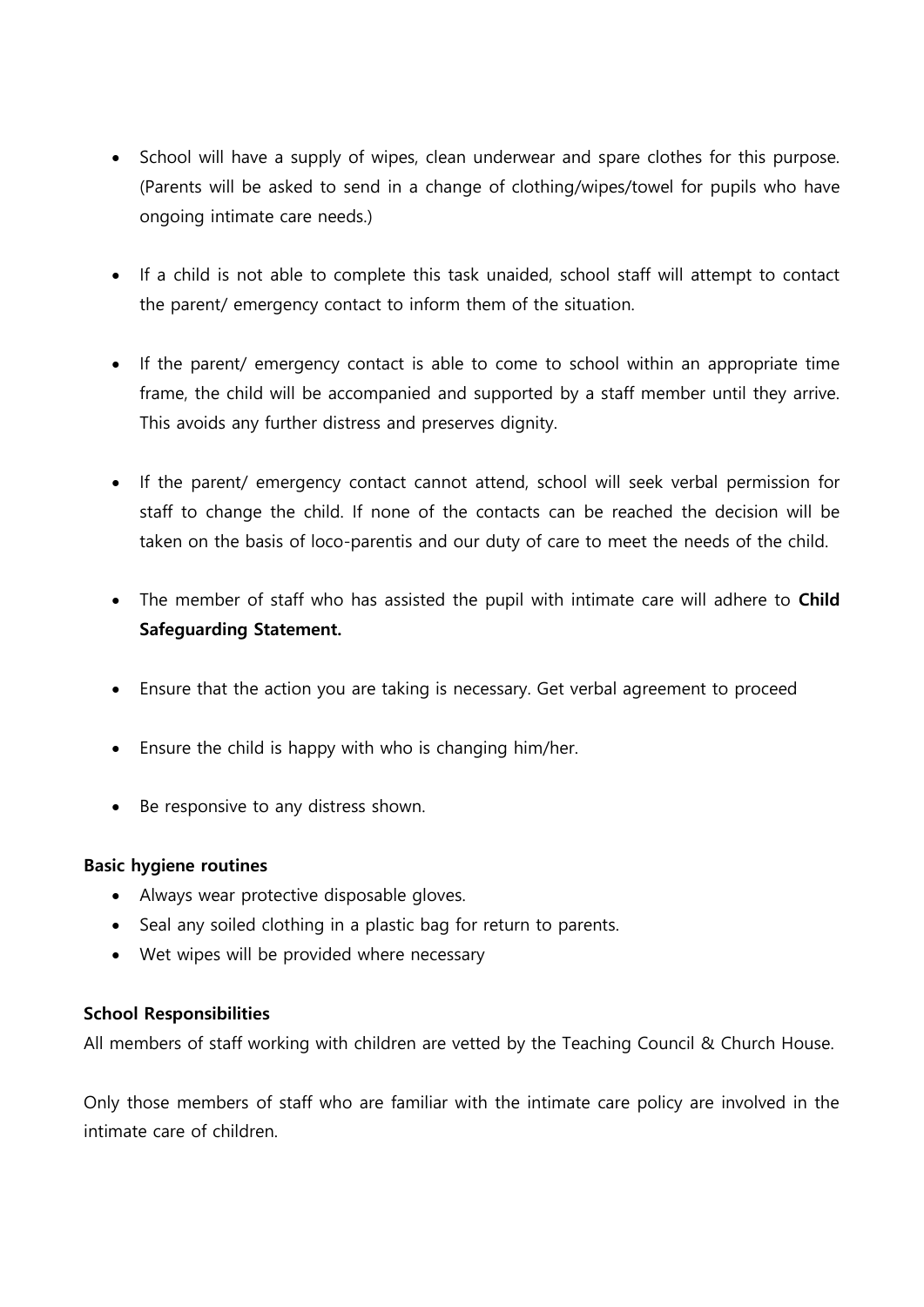Where anticipated, intimate care arrangements are agreed between the school and parents and, when appropriate and possible, by the child. Consent forms are signed by parents and stored in the child's file. **(See appendix 1)**

#### **Guidelines for Good Practice**

All children have the right to be safe and to be treated with dignity and respect. These guidelines are designed to safeguard children and staff. They apply to every member of staff involved with the intimate care of children.

Adhering to the following guidelines of good practice should safeguard both children and staff.

- 1. Involve the child in the intimate care. Try to encourage a child's independence as far as possible in his or her intimate care. Where a situation renders a child fully dependent, talk about what is going to be done and, where possible, give choices. Check your practice by asking the child or parent about any preferences while carrying out the intimate care.
- 2. Treat every child with dignity and respect and ensure privacy appropriate to the child's age and situation. Care should not be carried out by a member of staff working alone with a child. Two adults should be present.

3. Make sure practice in intimate care is consistent. As a child may have multiple carers a consistent approach to care is essential. Effective communication between all parties ensures that practice is consistent.

4. Be aware of your own limitations. Only carry out activities you understand and feel competent with. If in doubt, ask.

 5. Promote positive self - esteem and body image. Confident, self – assured children who feel their bodies belong to them are less vulnerable to sexual abuse. The approach you take to intimate care can convey lots of messages to a child about their body worth. Your attitude to a child's intimate care is important. Keeping in mind the child's age, routine care can be both efficient and relaxed.

 6. If you have any concerns you must report them. If you observe any unusual marking, discolouration or swelling, report it immediately to the Designated Liaison Officer or Deputy Liaison Officer.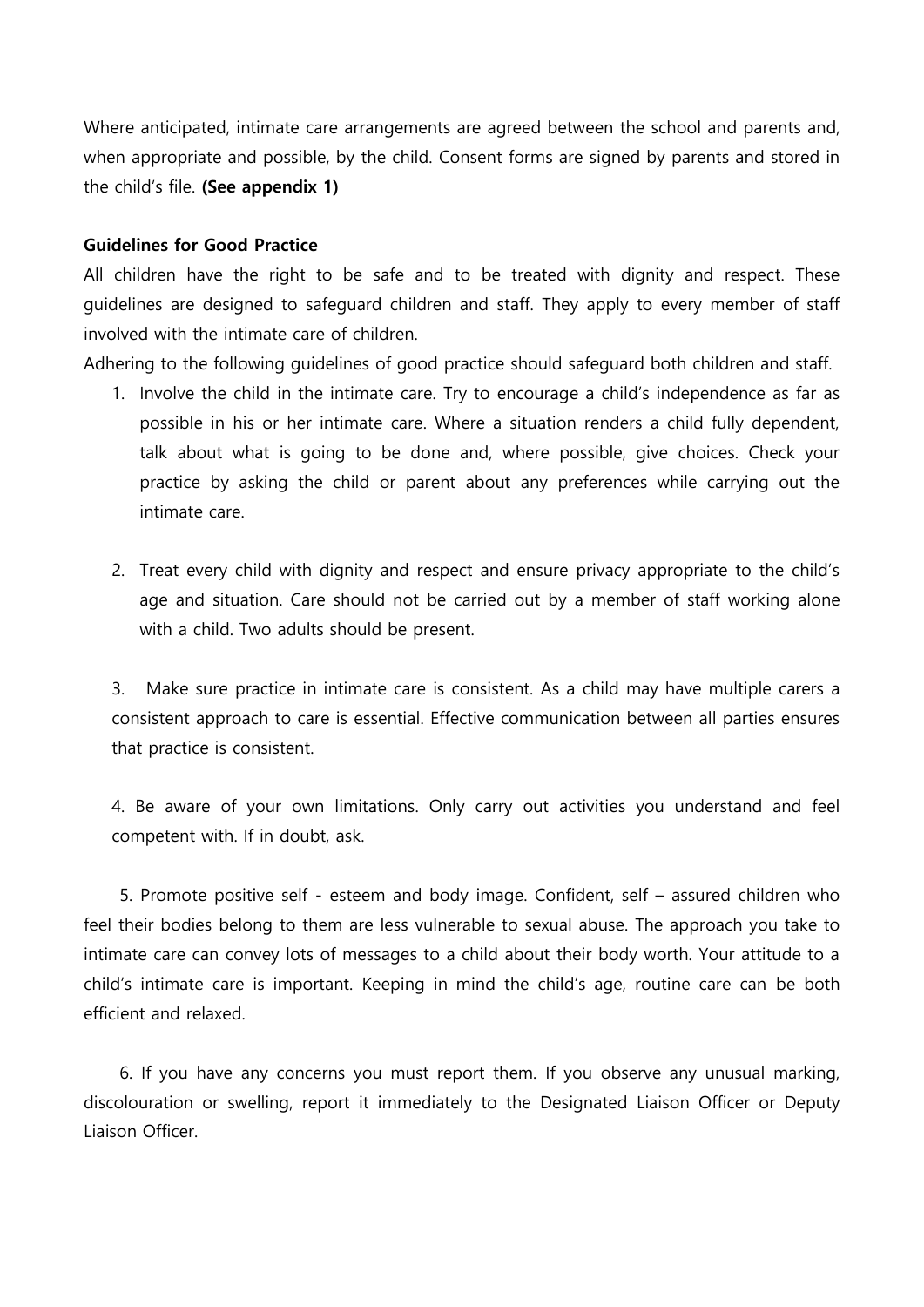#### **Communication with Children**

It is the responsibility of all staff caring for a child to ensure that they are aware of the child's method and level of communication. Depending on their maturity and levels of stress children may communicate using different methods – words, signs, symbols, body movements, eye pointing, etc. To ensure effective communication:

- Make eye contact at the child's level;
- Use simple language and repeat if necessary;
- Wait for response;
- Continue to explain to the child what is happening even if there is no response; and
- Treat the child as an individual with dignity and respect.

#### **Ratification:**

This policy was ratified by the Board of Management on **30th May, 2018**

Signed: *Niall Sloane* **Chairperson BOM**